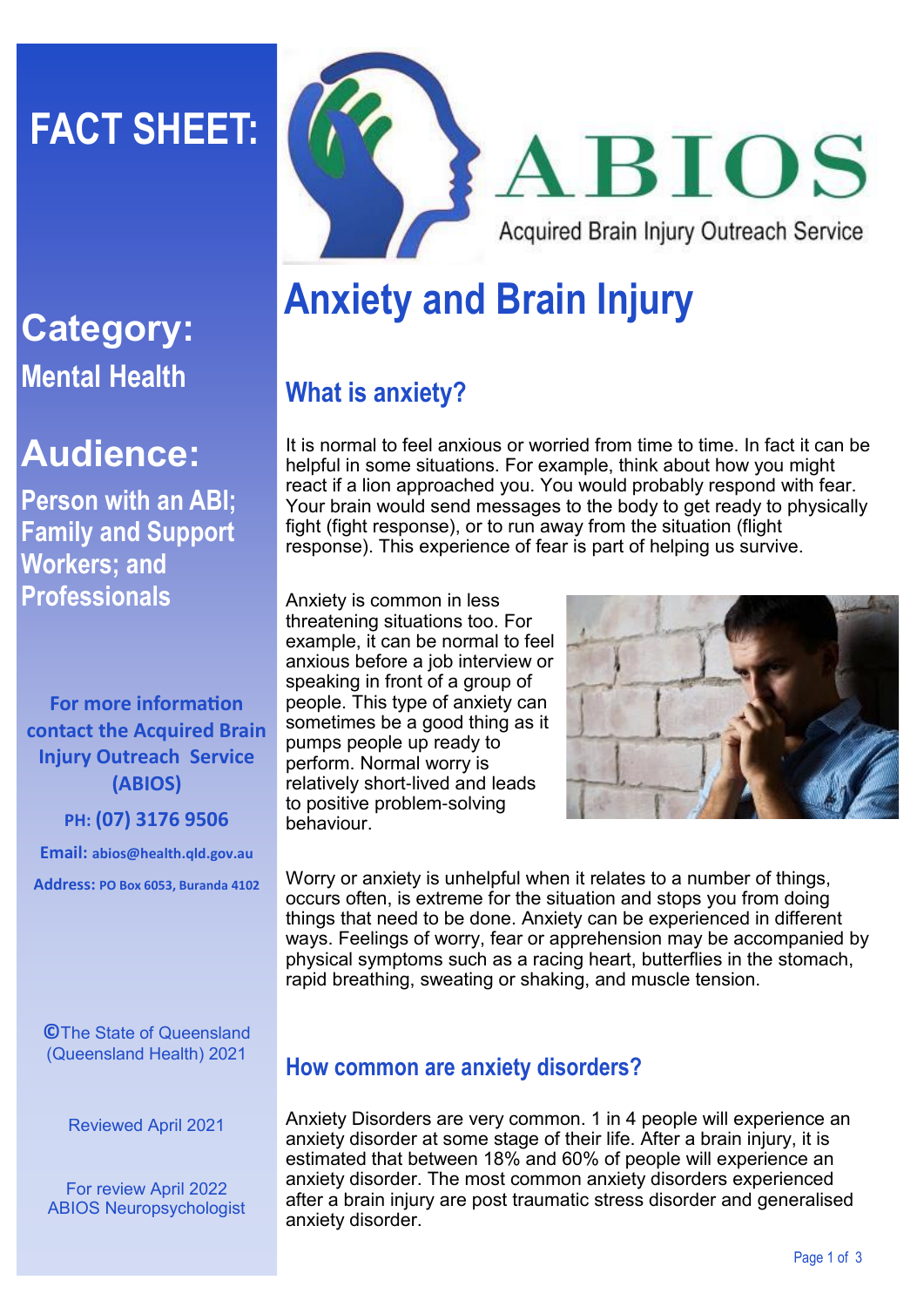#### **What are the Symptoms of Anxiety Disorders?**

There are many types of anxiety disorders and each has different symptoms. This factsheet will discuss three common conditions: Generalized Anxiety Disorder (GAD), Panic Disorder (PD), and Social Anxiety. For information on Post Traumatic Stress Disorder see the fact sheet on this topic.

#### **Generalised Anxiety**

People with this disorder worry constantly about many different things that are often out of their control e.g. finances, health, work or personal relationships. The worry is difficult to manage and interferes with the ability to focus on activities. It can also be accompanied by feelings of tension, irritability, restlessness and difficulty sleeping.

#### **Panic Disorder**

Panic attacks consist of a frightening set of physical symptoms that may include;

- heart palpitations
- Sweating
- shakiness or trembling
- shortness of breath
- feelings of choking, chest pain, nausea, dizziness
- feelings of detachment or unreality
- fear of losing control
- fear of dying
- numbness or tingling, and hot or cold flashes

Panic attacks have a sudden onset and usually peak within 10 minutes. Often people describe feeling a strong sense of dread or doom. A panic attack may include anxiety about being in a situation where escape is difficult (such as being in a crowd or on a bus). Sometimes panic attacks can occur without a clear trigger and can occur from sleep. A person who has panic disorder often lives in fear of having another panic attack, and may be afraid to be away from home or far from medical help.



#### **Social Anxiety**

Social anxiety disorder or social phobia is used to describe anxiety and fear arising from being in social situations, such as meeting new people, talking in front of others, being watched while doing something (eating, drinking, writing your name). People with social anxiety worry that they will be negatively evaluated or judged by others. They may also worry about doing something embarrassing or offending another person. This fear is accompanied by physical symptoms of anxiety, such as increased heart rate and changes in breathing, feeling shaky, sweating etc. The social situations are usually avoided (e.g. not going to parties, having a friend or family member speak on their behalf).